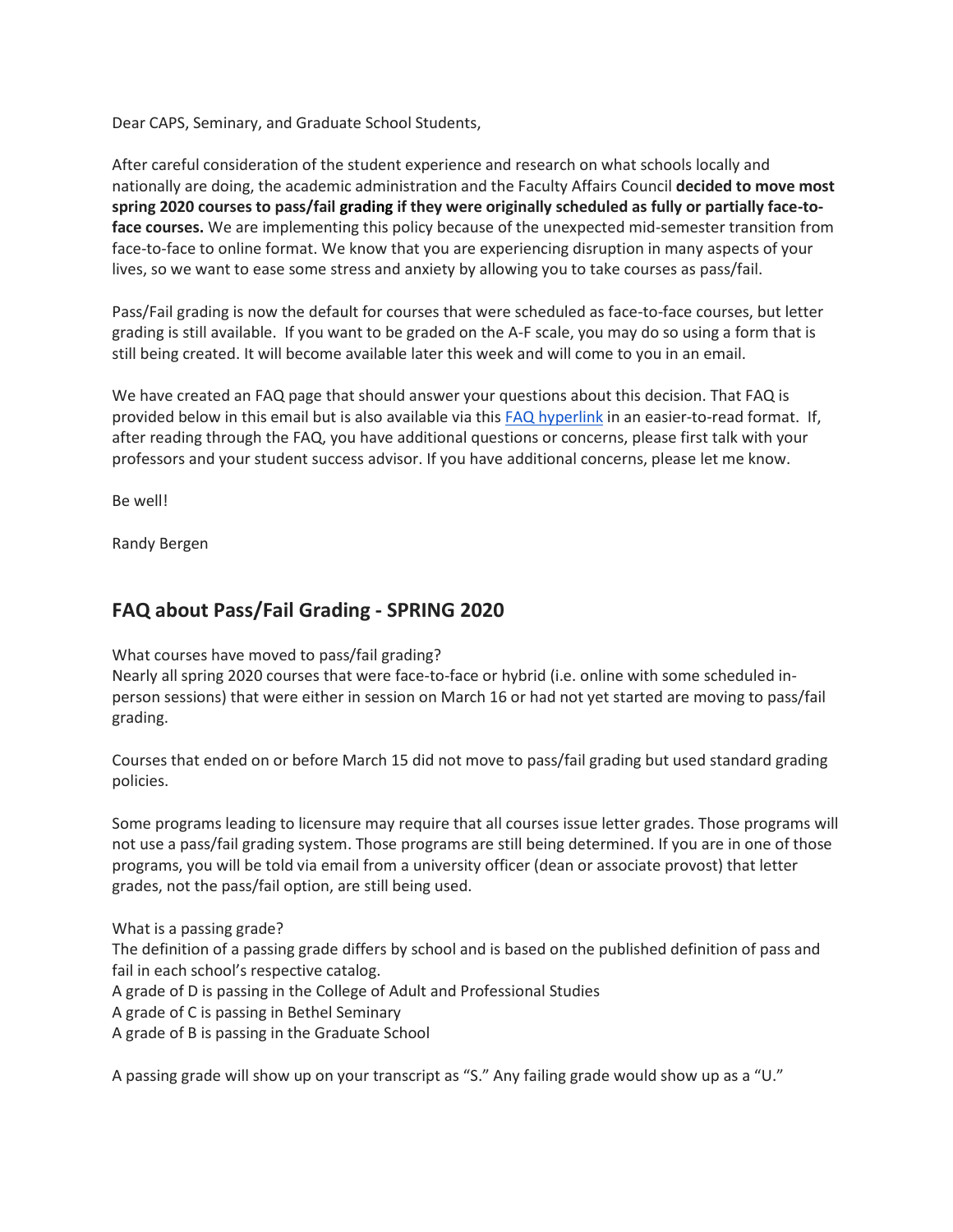How are passing or failing grades calculated?

As is usually done, faculty will grade papers, tests, quizzes, etc. throughout the course and then calculate a final letter grade at the end of the course. Unless a student has requested a letter grade, the final letter grade will be converted to S/U, and the S or the U will appear on their transcripts. If a student has requested a letter grade, the appropriate A-F grade will appear on their transcripts.

## What if I want a letter grade instead of a pass/fail grade?

If you do not want to be awarded a pass/fail grade, but instead, want to get a letter grade, you can. To request a letter grade using the A-F scale, you will be able to submit a request using an online form. That form is in development and the URL will be sent to you soon. Your response will be transmitted to the Registrar.

In order to request a letter grade, you MUST complete the form NO LATER THAN 11:59 PM on the date listed below.

CAPS and GS STUDENTS

- If your class ends on April 5, you must select the "Letter Grade" option by April 1
- If your class ends on April 19, you must select the "Letter Grade" option by April 12
- If your class ends on May 3, you must select the "Letter Grade" option by April 26
- If your class ends on May 24, you must select the "Letter Grade" option by May 17

## SEMINARY STUDENTS

• You must select the "Letter Grade" option by May 1.

Can I stop working in the class after I earn the minimum grade required to pass? No. Students should plan on engaging with all of their classes and completing assignments. Many faculty will be including the following statement in their syllabi:

• In order for students to earn a grade of S, they need to remain engaged with all course assignments throughout the entire length of the course. Students are expected to complete all papers, projects, tests, and other assignments required by the instructor.

How will the change to pass/fail grading affect my GPA?

Courses in which students are graded S/U will not count toward GPA calculations. If students only take courses graded on the pass/fail scale, their cumulative GPA will not change from what it was before the term began. They will not have a term GPA. Any courses taken for a letter grade will, as normal, count toward GPA calculations and will affect the cumulative GPA and the term GPA.

I was repeating this course because I need to boost my GPA. How does the pass/fail decision affect me? The grade in the most recently taken course is used to calculate cumulative GPA even though all earned grades appear on the transcript. Grades of S will replace prior grades in the GPA calculation. However, pass/fail grades do NOT get calculated in cumulative GPA. So, although a passing grade of S would prevent a (prior) low grade from factoring into your GPA, your GPA will not be increased by the S grade.

Example 1 : If you got a C- in a course last spring and are repeating the same course this spring and you earn an S or a U, the original C- will no longer be counted in your GPA, but neither will the S or U be counted in the GPA.